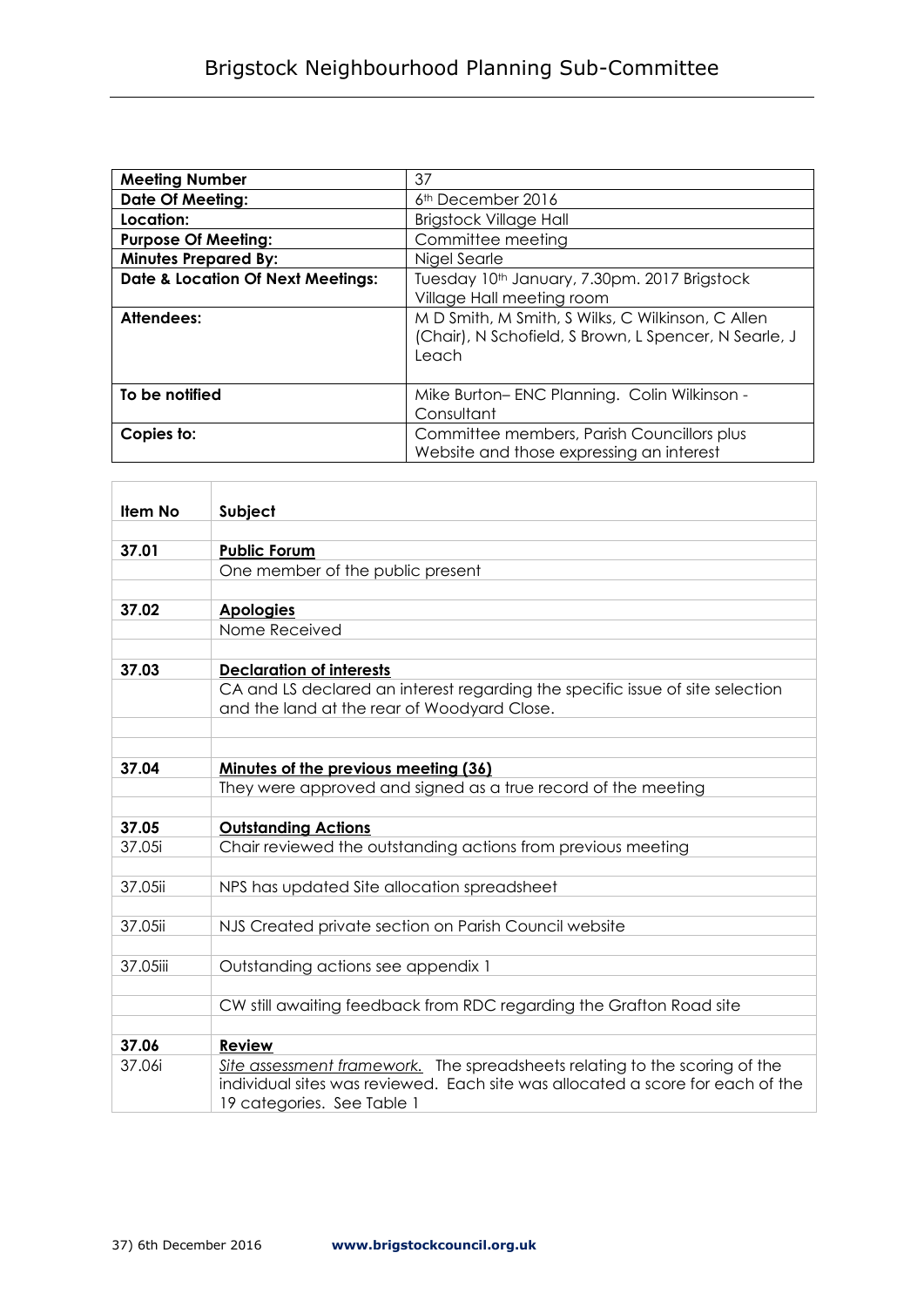## **Table I**

| Category    | Sheet 1                   | Sheet 2 | Sheet 3      | Sheet 4      | Sheet 5      | Sheet 6      | Sheet 7      |
|-------------|---------------------------|---------|--------------|--------------|--------------|--------------|--------------|
|             |                           |         |              |              |              |              |              |
| 1           | A                         | A       | A            | A            | A            | A            | ${\sf R}$    |
| $\mathbf 2$ | G                         | G       | A            | G            | G            | $\mathsf{R}$ | $\mathsf R$  |
| 3           | A                         | A       | $\mathsf{R}$ | ${\sf R}$    | ${\sf R}$    | A            | ${\sf R}$    |
| 4           | G                         | G       | G            | G            | ${\sf R}$    | A            | ${\sf R}$    |
| 5           | A                         | A       | G            | A            | A            | A            | $\mathsf{R}$ |
| $\pmb{6}$   | A                         | A       | A            | A            | A            | A            | A            |
| 7           | A                         | A       | A            | G            | ${\sf R}$    | A            | ${\sf R}$    |
| 8           | G                         | G       | G            | G            | G            | G            | G            |
| 9           | A                         | A       | A            | A            | ${\sf R}$    | A            | A            |
| 10          | G                         | G       | G            | G            | G            | A            | G            |
| 11          | G                         | G       | G            | G            | G            | G            | G            |
| 12          | G                         | G       | G            | G            | G            | G            | G            |
| 13          | G                         | G       | G            | ${\sf R}$    | G            | A            | G            |
| 14          | G                         | G       | G            | G            | G            | G            | A            |
| 15          | $\boldsymbol{\mathsf{A}}$ | A       | A            | A            | A            | G            | A            |
| 16          | G                         | G       | G            | G            | G            | G            | G            |
| 17          | G                         | A       | A            | $\mathsf{R}$ | $\mathsf{R}$ | A            | ${\sf R}$    |
| 18          | G                         | G       | G            | G            | G            | A            | A            |
| 19          | G                         | A       | A            | A            | A            | A            | ${\sf R}$    |
|             |                           |         |              |              |              |              |              |

| 37.06ii | Draft NHP critique v7 Due to the time taken on the site assessment the<br>completion of this activity was deferred until the next meeting |
|---------|-------------------------------------------------------------------------------------------------------------------------------------------|
|         |                                                                                                                                           |
| 37.07   | <b>Set New Priorities</b>                                                                                                                 |
|         | Read the NHP v7 from Allotments on page 22 so it can be dealt with<br>expediently at the January Meeting ACTION All.                      |
|         |                                                                                                                                           |
|         | CA & NPS to have a get together to have discussions regarding map<br>requirements ACTION NPS CA                                           |
|         |                                                                                                                                           |
| 37.08   | <b>Accounts</b>                                                                                                                           |
|         | £1,489:12 of grant funding still available.                                                                                               |
|         |                                                                                                                                           |
| 37.09   | Correspondence                                                                                                                            |
|         | No relevant correspondence received since the last meeting                                                                                |
|         |                                                                                                                                           |
| 3.10    | <b>AOB</b>                                                                                                                                |
|         | None                                                                                                                                      |